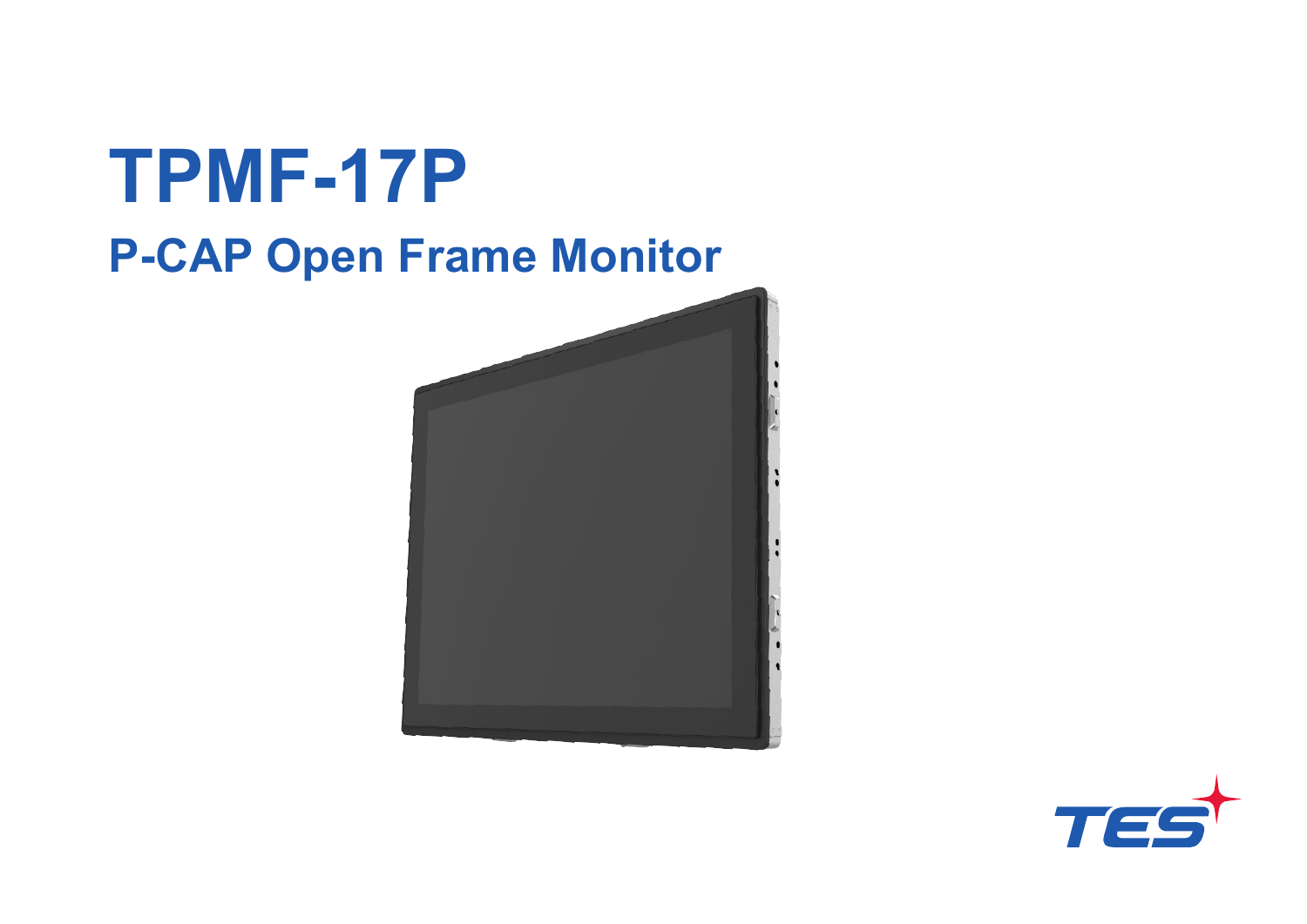# **TPMF-17P**

![](_page_1_Figure_1.jpeg)

#### OSD Controls VESA 75 x 75, 100 x100 mount or Side Bracket mount support

![](_page_1_Figure_3.jpeg)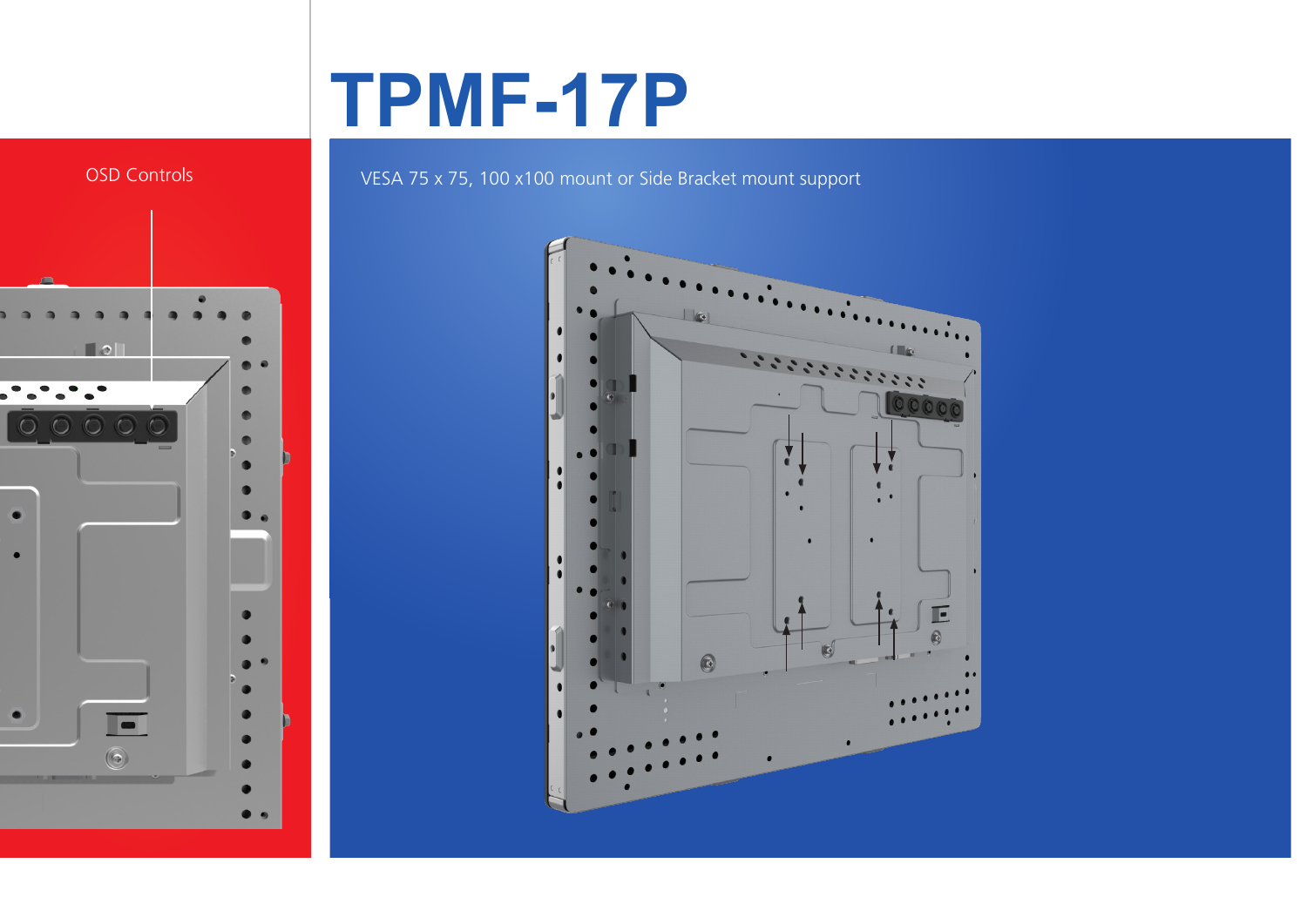## **Specification**

| TPMF-17P                           |                                                                             |
|------------------------------------|-----------------------------------------------------------------------------|
| Size                               | 17" TFT LCD                                                                 |
| <b>Maximum Resolution</b>          | 1280 X 1024                                                                 |
| <b>Contrast Ratio</b>              | 800:1                                                                       |
| <b>Brightness (Backlight Type)</b> | 250 nits (Non Touch), 215 nits (Projected Capacitive)                       |
| View Angle                         | H:160°, V:160°                                                              |
| <b>Touch LCD Display</b>           |                                                                             |
| <b>Touch Screen</b>                | <b>Projected Capacitive</b>                                                 |
| <b>Touch Points</b>                | 10                                                                          |
| <b>Touch Screen Interface</b>      | USB-HID (Type B)                                                            |
| IO ports                           |                                                                             |
| <b>Serial Port</b>                 | 1 x RJ11 (For remote key)                                                   |
| <b>USB Port</b>                    | 1 x USB 2.0 (Type B) for Touch Interface (USB-HID)                          |
| Video Port                         | 1 x VGA, 1 x DVI                                                            |
| Audio Port                         | $\overline{\phantom{a}}$                                                    |
| Power Input                        | 1 x 2.1 mm 12V DC Jack                                                      |
| <b>Physical Properties</b>         |                                                                             |
| Power Supply                       | 50W (12V, 4.16A) External Power Adaptor                                     |
| Speaker                            |                                                                             |
| Housing Color                      | Dark Gray                                                                   |
| Material                           | Glass, SECC metal, Plastic (ABS)                                            |
| Compliance                         | Front Panel IP65 Compliant, Rear IPX1                                       |
| Dimensions (W x H x D) mm          | 394.0 x 330.0 x 57.1 mm                                                     |
| Net Weight (kg)                    | 4.8 kg                                                                      |
| Gross Weight (kg)                  | 7.0 kg                                                                      |
| Carton (mm)                        | 480.0 x 415.0 x 160.0 mm                                                    |
| <b>VESA</b>                        | 75 x 75 mm, 100 x 100 mm                                                    |
| Safety                             |                                                                             |
| Certifications                     | CE, FCC                                                                     |
| Environment                        |                                                                             |
| <b>Operating Temperature</b>       | $0^{\circ}$ C ~ 40°C, 20% ~ 80% RH. Non-Condensing                          |
| Storage Temperatures               | -20°C ~ 60°C, 10% ~ 90% RH. Non-Condensing                                  |
| <b>Optional Accessory</b>          |                                                                             |
| Remote Key                         | Remote Key (1.5 meter RJ-11 Cable, Controls: Power, Select, Up, Down, Menu) |